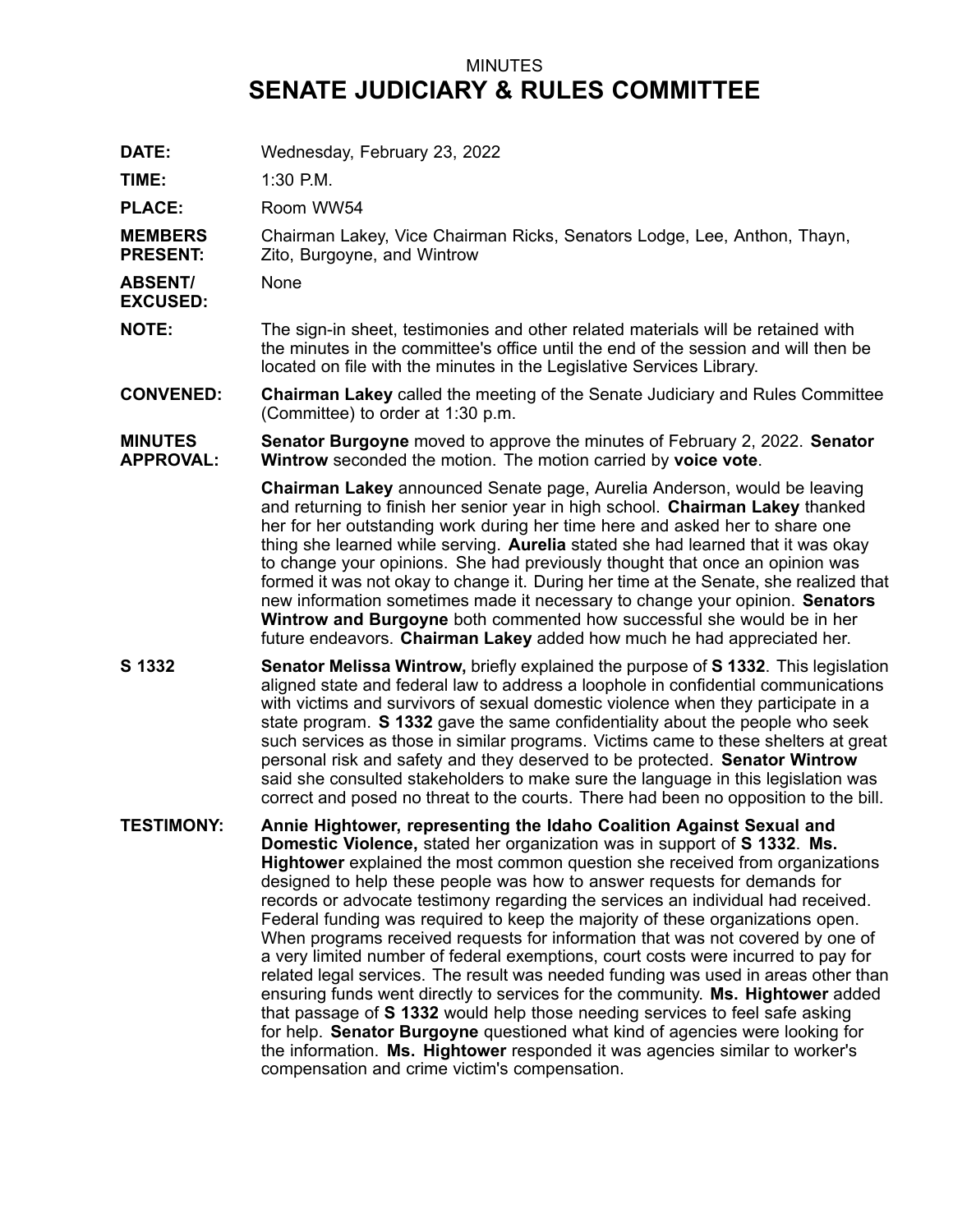- **TESTIMONY: Beatrice Black, CEO, Women's and Children's Alliance (WCA),** testified that the only recourse she had when issued <sup>a</sup> subpoena for client records was the Idaho statutes. It often became necessary to hire an attorney to fight the federal regulations. **S 1332** prevented the subpoenas from being served and the state law protected counselors as well as all volunteers and employees. **Ms. Black** continued an even greater benefit was it provided peace of mind for staff and for clients. This change provided them with the assurance that what was disclosed to any of the WCA staff or volunteers was protected communication in accordance with Idaho law.
- **TESTIMONY: David Claybourne, Attorney, Sawtooth Law Offices,** stated he supported **S 1332. Mr. Claybourne** explained that occasionally he gets subpoenas (see Attachment 1) and they were very broad and intrusive. His opinion was that evidentiary protection which **S 1332** provided, deterred these requests and would make requests align with federal law. **Senator Burgoyne** asked how this legislation worked when criminal prosecution was involved. **Mr. Claybourne** responded that he was not sure about all of the federal statutes relating to confidentiality. He stated he assumed once the victim waived the confidentiality rights then the agency could provide the information. **Senator Wintrow** added in the Violence Against Women Act through the Department of Justice, the federal law was clear on <sup>a</sup> signed, written consent from the victim to waive their confidentiality.
- **MOTION: Senator Lee** moved to send **S 1332** to the floor with <sup>a</sup> **do pass** recommendation. **Senator Lodge** seconded the motion. The motion passed by **voice vote**.
- **S 1321 Senator Jim Woodward,** introduced **S 1321** and stated the Legislature had concluded people working in the public interest, particularly in dangerous conditions or situations that make them vulnerable to assault or battery, require <sup>a</sup> higher level of protection. To achieve the higher level of protection, <sup>a</sup> higher level of punishment was placed on those protected personnel. **Senator Woodward** explained that there were increasing incidents of public workers being attacked and it was happening in many states, Idaho included. The increasing prevalence of incidents brought the utility workers together to make the requests included in **S 1321. Vice Chairman Ricks** asked if there was <sup>a</sup> number of employees who would be included in the protected group. **Senator Woodward** stated there was <sup>a</sup> printed section of code that defined public utility workers included in their packets (see Attachment 2). **Senator Anthon** asked if there was any limitation on the timing that an assault might happen. **Senator Woodward** said it was his understanding that the enhanced penalties apply when that person is acting as <sup>a</sup> utility worker.
- **TESTIMONY: Jason Hudson, representing the Idaho AFL-CIO,** stated the utility worker incidents being reported were increasing in frequency, happening in all types of utilities and they were occurring all across Idaho. In the last five years incidents seemed to be accelerating and becoming more of <sup>a</sup> pronounced problem. **Mr. Hudson** mentioned several reasons utility workers were included in this legislation. Those included the workers were under the jurisdiction of the Public Utilities Commission, and they did not have <sup>a</sup> choice about whether to respond to the calls or not. Their jobs were <sup>a</sup> function of public service and public safety. Employees were sent into those circumstances at the direction of <sup>a</sup> governmental entity and often served the role of first responders. Another reason to be included was that prosecution was easy to determine if the incidents were related to that work.
- **DISCUSSION: Senator Wintrow** asked if there was any anecdotal evidence to show passage of these laws decreased the number of incidents. **Mr. Hudson** responded there was not data showing exactly how the passage of similar laws had contributed. He explained that when public education was paired with legislative action the results were more pronounced. The public needed to be made aware of the penalties incurred and hopefully that would provide <sup>a</sup> deterrent effect.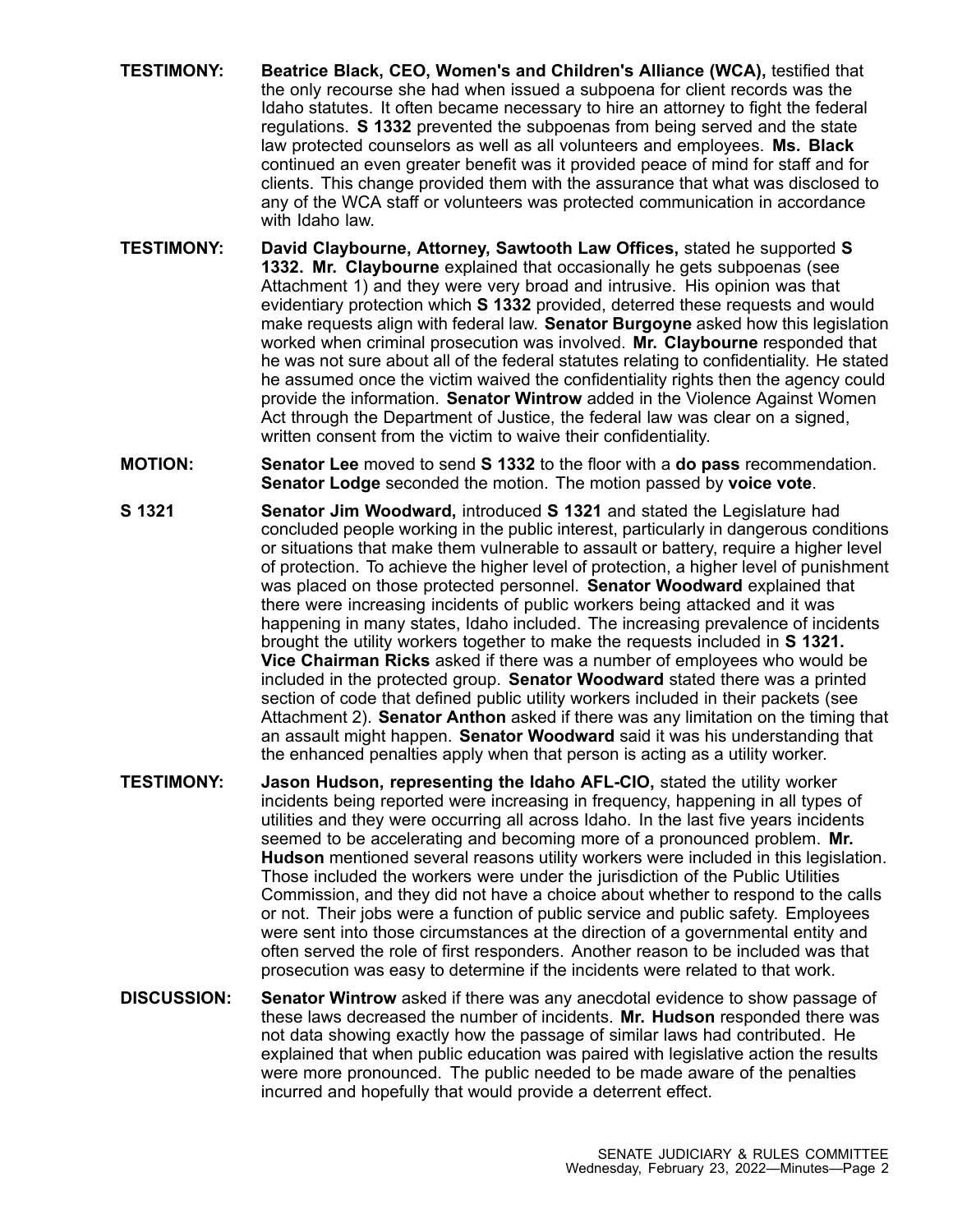**Chairman Lakey** explained that due to time constraints not everyone would be allowed to testify. Kyle Beierle from Coeur d'Alene yielded to Eric York to explain the incident he experienced. Mr. Beierle was in favor of passage of **S 1321**.

- **TESTIMONY: Eric York, Grangeville** testified in favor of passing **S 1321**. He explained one incident when <sup>a</sup> shotgun was shoved in his face and held to his head until he gave the keys to the company vehicle to his assailant. He hit Mr. York hard enough with the barrel of the shotgun to cause bleeding down his face.
- **TESTIMONY: Mike Brown, representing IBEW Local 77,** stated he represented all types of workers related to public utility companies and they requested passage of **S 1321**. His job required him to meet with employers after an employee reported an incident and address the assaults. **Mr. Brown** indicated he had started working with employers to find ways to educate the public about these situations. He admitted there was more work to be done, but he was adamant that it needed to be effective in helping resolve these issues.
- **TESTIMONY: Will Hart, representing the Idaho Consumer-Owned Utilities Association,** testified in favor of passing **S 1321** (see Attachment 3).
- **MOTION: Senator Anthon** moved to send **S 1321** to the floor with <sup>a</sup> **do pass** recommendation. **Senator Lodge** seconded the motion. The motion carried by **voice vote**.
- **DISCUSSION: Senator Anthon** stated under Rule 39 (H) that he works for an electric utility company and had represented others in his practice. He commented that there were people who were angry about their utilities being turned off and there should be protection for those workers who are required to do that. **Senator Zito** suggested the battery laws could be strengthened so that even if <sup>a</sup> person was not <sup>a</sup> member of <sup>a</sup> union, as long as they performed some sort of public service, they could be protected.
- **S 1325 Ashley Dowell, Chair, Idaho Criminal Justice Commission (ICJC), Sex Offense Subcommittee,** introduced John Dinger to answer previously asked questions relating to **S 1325**. **Mr. Dinger** explained that it was rare to charge incest and there were other statutes that fit the molestation of <sup>a</sup> child from its parent. A question was asked concerning consanguinity. **Mr. Dinger** listed the four degrees: the first was parents and children; the second was grandparent, brother, sister, grandchild; the third was aunt, uncle, niece or nephew and the fourth degree was first cousins. Idaho Code prohibits marriages in the first three degrees; it would not prohibit first cousins. The current penalty for crimes of incest was life in prison. Questions were also asked relating to juveniles and crimes of incest. The Juvenile Corrections Act stated that <sup>a</sup> child, if sentenced, could only be held until they were 19 and only in the most extreme circumstances would the sentence be extended to 21.
- **MOTION: Senator Lee** moved to send **S 1325** to the floor with <sup>a</sup> **do pass** recommendation. **Senator Burgoyne** seconded the motion. The motion carried by **voice vote**.
- **H 536 Jason Spillman, Legal Counsel, Administrative Office of the Courts,** explained **H 536** was legislation pertaining to jurisdiction in divorce proceedings and applying the powers and jurisdiction of district judges to such proceedings. This statute incorrectly stated that <sup>a</sup> district judge's powers were granted by "section 1-901." Idaho Code § 1-901 was repealed in 1975. The inaccurate reference was removed.
- **MOTION: Senator Anthon** moved to send **H 536** to the floor with <sup>a</sup> **do pass** recommendation. **Senator Ricks** seconded the motion. The motion carried by **voice vote**.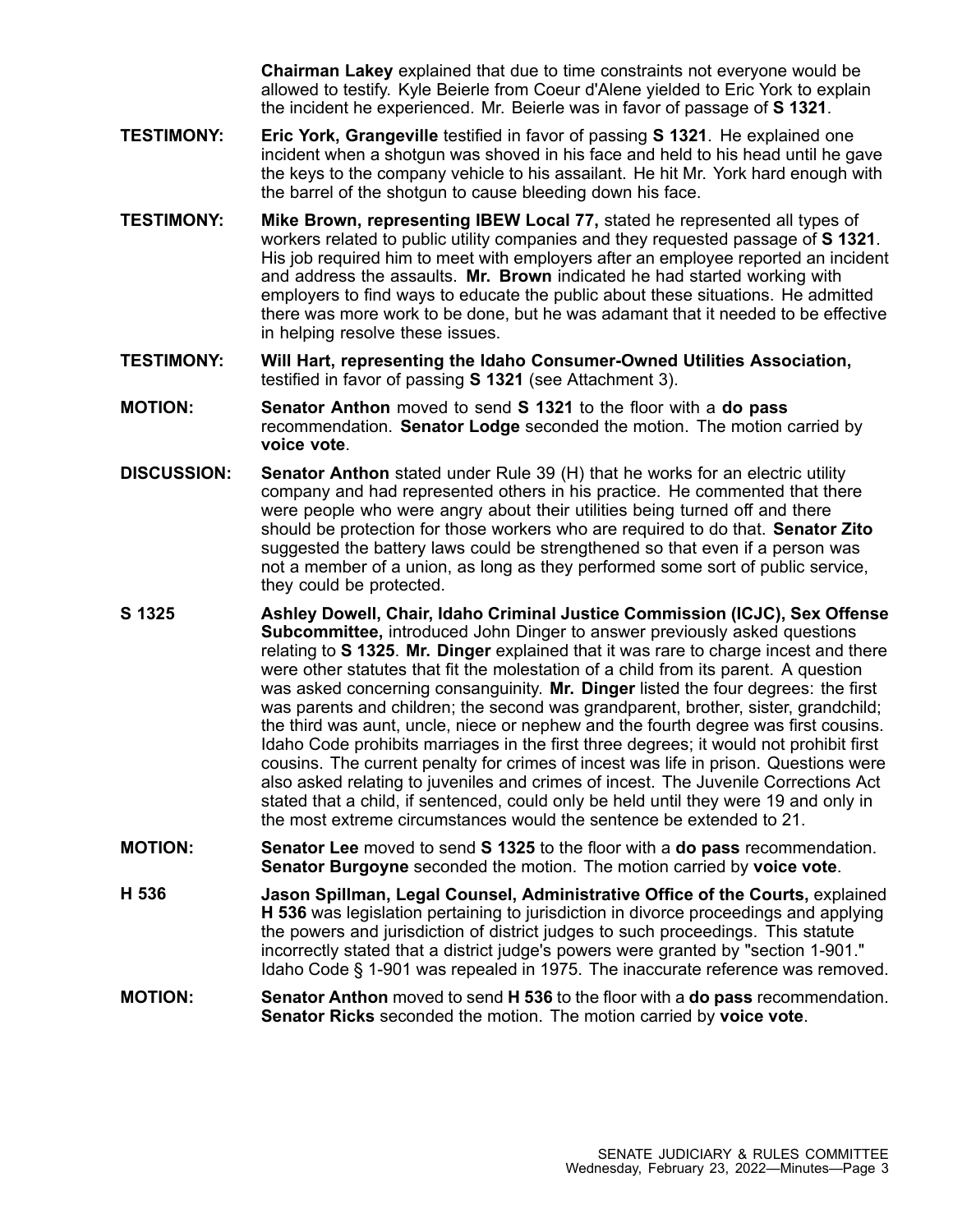- 
- **H 537 Jason Spillman, Legal Counsel, Administrative Office of the Courts,** stated **H 537** permitted administrative district judges to delegate their Uniform Jury Selection and Service Act duties and responsibilities to other judges in their districts. The Act also authorized "duly appointed" magistrates the same duties and responsibilities. In order to clarify that jury act duties may be delegated to magistrates so retained, the unnecessary limiting term "duly appointed" should be removed from Idaho Code § 2-219.
	- **MOTION: Senator Thayn** moved to send **H 537** to the floor with <sup>a</sup> **do pass** recommendation. **Senator Anthon** seconded the motion. The motion carried by **voice vote**.
	- **H 538 Jason Spillman, Legal Counsel, Administrative Office of the Courts,** said **H 538** clarifies certain reports relating to criminal defendants' mental fitness. The current statute required filing three copies of the reports in order to proceed with their court cases. The original requirement was intended to relieve court clerks work with making copies of the reports to be served upon the parties. Those competency reports are now electronically managed through Odyssey, Idaho's case management system, making the copies unnecessary. This legislation requested removal of the requirement to file "in triplicate" as found in the statute since it was handled electronically.
	- **MOTION: Senator Wintrow** moved to send **H 538** to the floor with <sup>a</sup> **do pass** recommendation. **Senator Lee** seconded the motion. The motion carried by **voice vote**.
	- **H 542 Emily McClure, representing the Idaho Association of County Recorders and Clerks,** asked the Committee to support **H 542**. County clerks were required to collect court fees and send them to the state treasurer. At the end of each month the fees were required to be reconciled between the Odyssey case manager and the county clerk's accounts. The deadline to send payments to the state treasurer was the 5th of every month. This legislation asked to have that date moved to the 15th of each month which aligned with other fees required.
	- **MOTION: Senator Thayn** moved to send **H 542** to the floor with <sup>a</sup> **do pass** recommendation. **Senator Burgoyne** seconded the motion. The motion carried by **voice vote**.
	- **RS 29584 Senator Ricks** stated **RS 29584** would place <sup>a</sup> maximum charge for patients to get <sup>a</sup> copy of their health care records. Idaho was currently the only state that did not have guidelines in place. Some institutions had put considerable resources into getting the records in <sup>a</sup> PDF format. That format was useful for someone to get his records transferred. This legislation would give Idaho guidelines for setting up the needed system. **Senator Ricks** added that he would claim <sup>a</sup> 39 H declaration since his son does some work related to medical records.
	- **DISCUSSION: Senator Wintrow** asked how one would arrive at a reasonable list of fees that would not prohibit physicians from getting the amount of money it actually costs. **Senator Ricks** responded he had <sup>a</sup> detailed list of what other states charged. He stated that money had been made available to providers to upgrade their services. **RS 29584** would provide <sup>a</sup> uniform way and <sup>a</sup> process to get the records.
	- **MOTION: Senator Lee** moved to send **RS 29584** to print. **Senator Anthon** seconded the motion. The motion carried by **voice vote**.
	- **ADJOURNED:** There being no further business at this time, **Chairman Lakey** adjourned the meeting at 2:36 p.m.